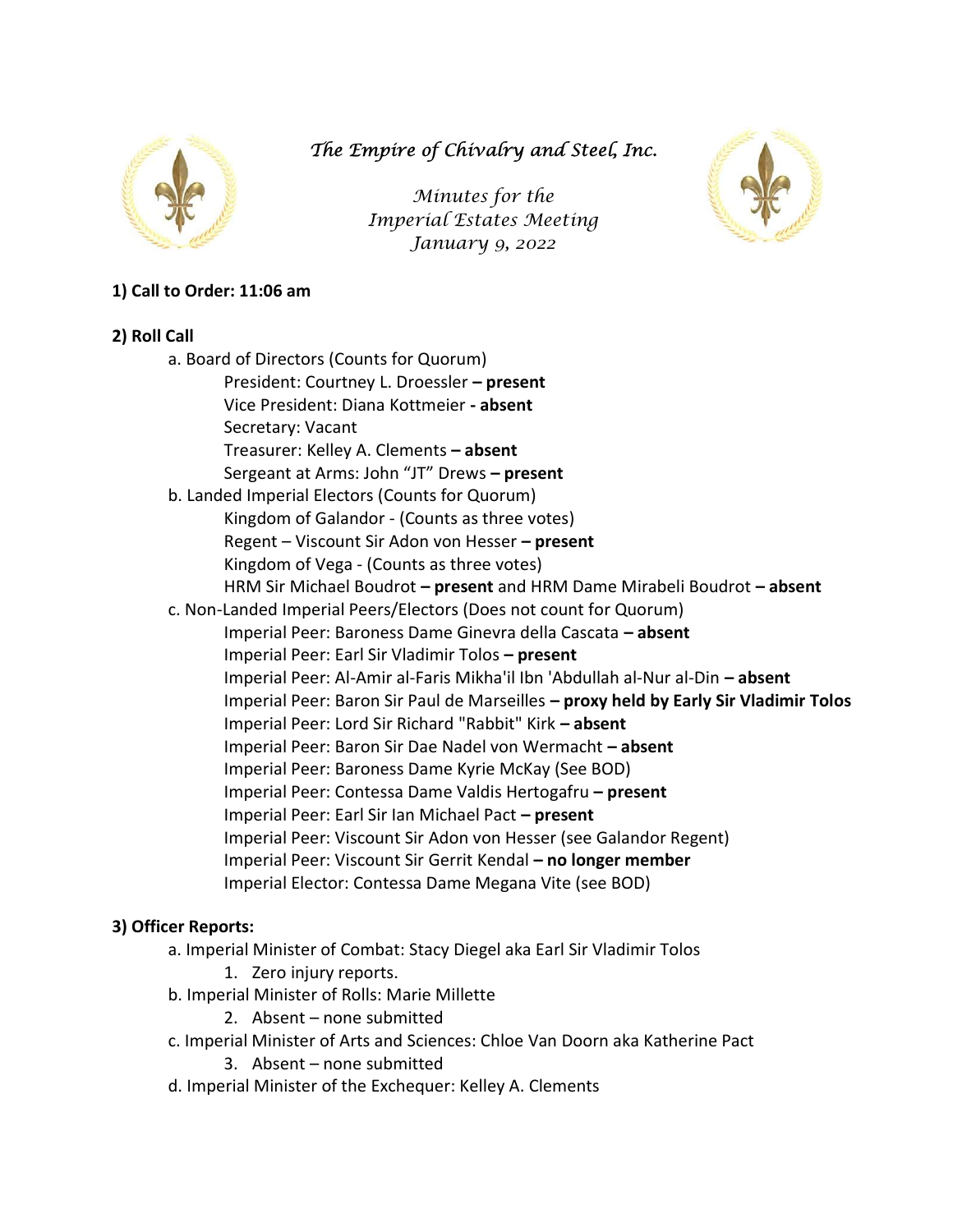- 4. Absent Report received after meeting Amazon continues to donate through the Smile Amazon program. Additional +\$22.00 received for third-quarter.
- e. Imperial Minister of the Sovereign of Arms: JT Drews aka Sir Kheldar
	- 5. No official submission of new arms. One unofficial submission as paperwork was not completed.
- f. Imperial Minister of the Web: Katrina Alera aka Lady Zara de la Strega
	- 6. Absent Report received via text Confrimed that the ECS domain www.ecsimperial.org auto-renews through out hosting provider every year in September / October. Confirmed with Exchequer Kelley A. Clements that reviewal is going through the ECS bank card.

4) Announcements: Reminder that Empire of Chivalry and Steel is available as a group for donation when purchasing through Amazon Smile. Amazon Smile will donate a small percentage of purchases. This type of donation does not apply an additional cost to members or others donating.

## 5(a) Corporate Officers Leaving Office

- a. President Courtney L. Droessler
- b. Vice President Diana Kottmeier
- c. Treasure n/a
- d. Secretary n/a
- e. Sargent At Arms John "JT" Drews

# 6(a) Corporate Officers Taking Office (Discussion resulted in verbal volunteers.)

- a. President Adam J. Barnhizer
- b. Vice President n/a
- c. Treasure Kelley Ann Clements
- d. Secretary John "JT" Drews
- e. Sargent At Arms n/a

# 5(b) Imperial Officers Leaving Office:

- a. Imperial Minister of Combat: Stacy Diegel aka Earl Sir Vladimir Tolos
- b. Imperial Minister of Rolls: Marie Millette
- c. Imperial Minister of Arts and Sciences: Chloe Van Doorn aka Katherine Pact
- d. Imperial Minister of the Exchequer: n/a
- e. Imperial Minister of the Sovereign of Arms: n/a
- f. Imperial Minister of the Web: n/a

# 6(b) Imperial Officers Taking Office:

- a. Imperial Minister of Combat: Nathan Van Doorn aka Lord Sir Kveldulf Valdisson
- b. Imperial Minister of Rolls: vacant
- c. Imperial Minister of Arts and Sciences: vacant
- d. Imperial Minister of the Exchequer: Kelley A. Clements continuing